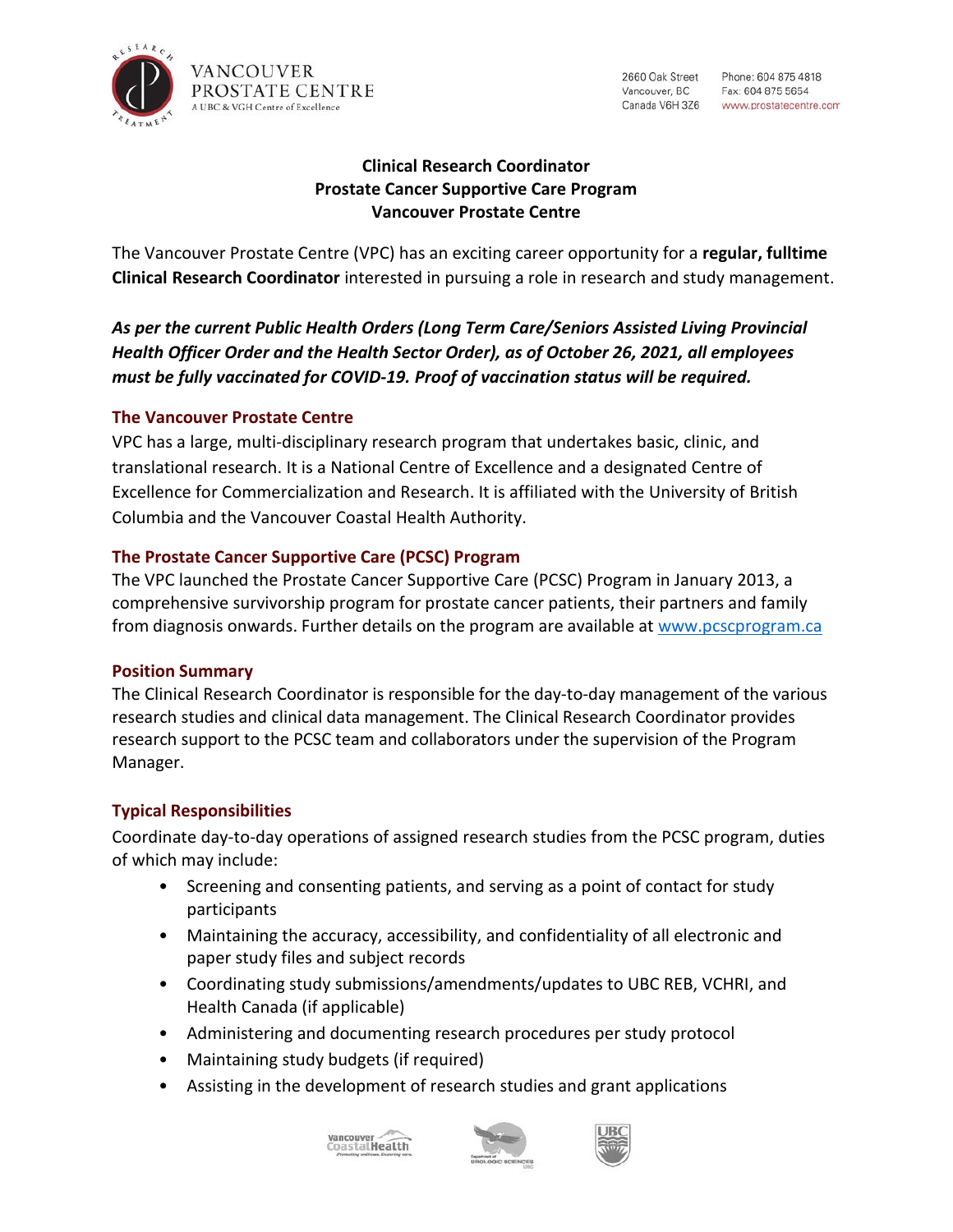

VANCOUVER PROSTATE CENTRE A UBC & VGH Centre of Excellence

2660 Oak Street Phone: 604 875 4818 Vancouver, BC Fax: 604 875 5654 Canada V6H 3Z6 www.prostatecentre.com

- Organizing study update meetings, including preparing and distributing agendas and meeting minutes
- Providing study updates at PCSC team meetings
- Contributing to the preparation and submission of conference presentations, posters, or abstracts for national or international meetings
- Assisting in the development and selection of research/quality improvement materials including questionnaires, data collection tools and educational materials for the PCSC Program clinics. Conducting literature reviews for research design, assessment selection and module development options
- Assisting with the management of clinical databases, including liaising with the database developer for bug fixes and implementation of new features; conducting data quality control checks; and training new program staff on database use
- Creating SOPs, manuals, and report templates to ensure data quality
- Website and social media account management
- Providing program metrics and compiling datasets when requested by Program Manager/Medical Director
- Training and mentoring junior team members and UBC trainees
- Providing coverage for the PCSC Program Coordinator when on vacation or absent
- Assisting with annual Pacific Northwest Prostate Cancer conference and continuing medical education conferences
- Carrying out other administrative tasks as assigned by the Program Manager

## **Decision Making/Level of Accountability/Extent of Authority**

Moderate level. Accountable to ensure studies are conducted in accordance with all applicable provincial and national medical research guidelines and laws.

#### **Supervision Received**

Works under the general direction and supervision of the Program Manager.

#### **Supervision Given**

None.

#### **Minimum Qualifications**

- Bachelor's degree in Life Sciences or Psychology. Master's degree preferred.
- Minimum of three years' relevant clinical trial, research, and project management experience, preferably in a biomedical area.
- Experience submitting ethical and regulatory applications and amendments, and preparing and updating protocols and patient information/consent forms.
- Solid written and verbal communication skills, with demonstrated expertise communicating concepts in a professional manner. Ability to maintain confidentiality